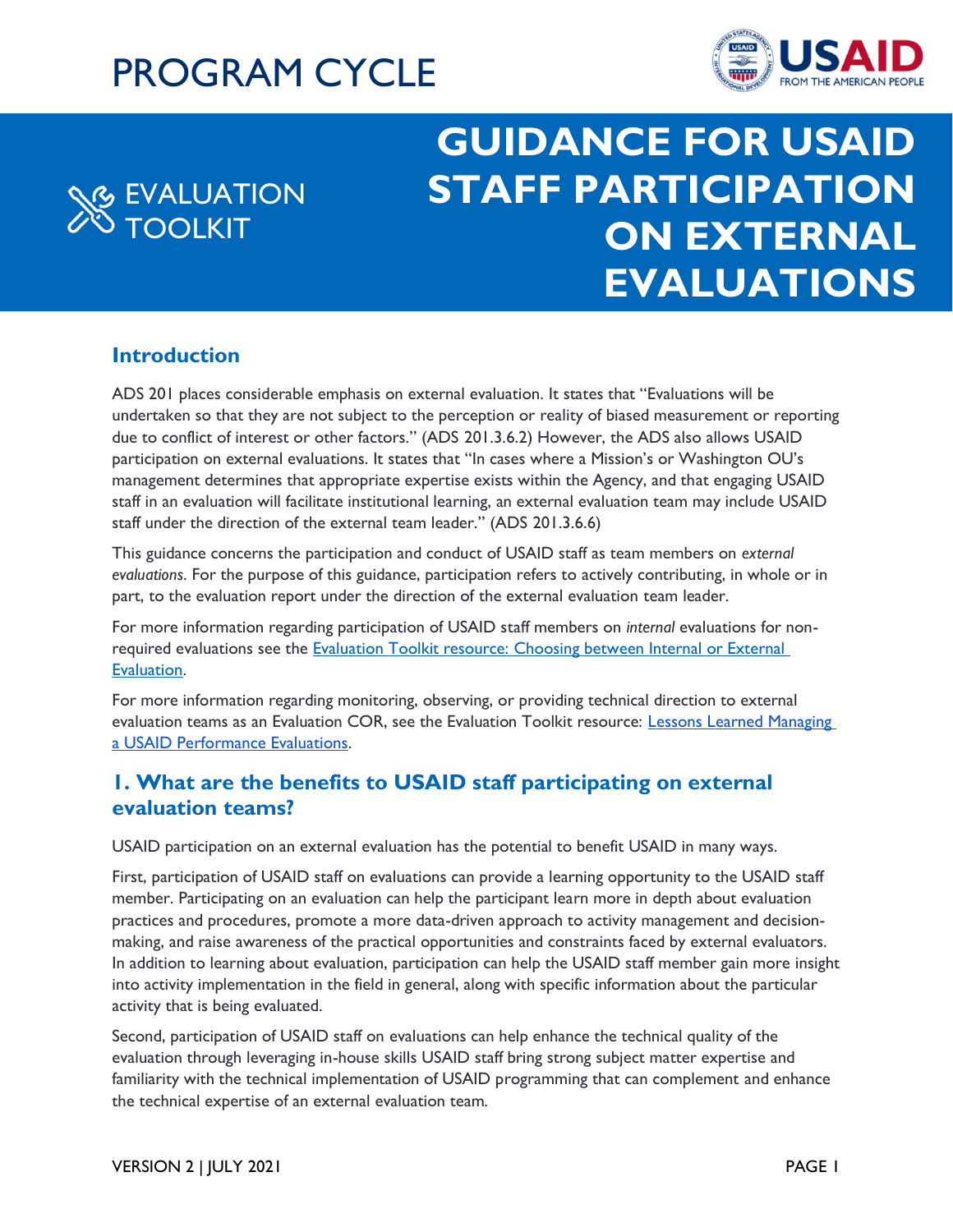#### GUIDANCE FOR USAID STAFF PARTICIPATION ON EXTERNAL EVALUATIONS

Third, USAID staff can bring their insider knowledge of USAID to an external evaluation team that may not be familiar with the procedures, norms, culture, and operating context in the Agency or a particular Mission. USAID participation on evaluation teams can help, for instance, in making sure evaluation recommendations are relevant and actionable in the USAID context.

Fourth, USAID participation on evaluations can help ensure the learning from the evaluation is institutionalized and contribute to the utilization of evaluation findings. At the end of the evaluation, the external evaluator will move on to the next job, but the USAID staff member who participated in the evaluation can remain available after the formal evaluation period ends, which can be useful for followon design work, strategy development, etc. USAID staff who participant in an evaluation are more likely to internalize findings and incorporate the learning from the evaluation into operating unit (OU) and Agency decision-making.

Finally, USAID participation on evaluation encourages sharing of lessons learned among different USAID operating units (OUs), projects, and activities. Engaging staff from other Missions or USAID/Washington fosters a natural cross-pollination of ideas and learning.

### **2. What recommendations does the Office of Learning, Evaluation, and Research have for USAID participation on external evaluations?**

Despite the potential drawbacks, the Bureau for Policy, Planning and Learning Office of Learning, Evaluation, and Research (PPL/LER) generally considers that the overall benefit to USAID participation on evaluations outweighs the costs.

PPL/LER supports the participation of USAID staff members on externally led evaluations and encourages USAID OUs to seek out ways to increase such participation. However, this support does not suggest that the inclusion of USAID staff on evaluations is appropriate in all circumstances (see Section 2.B for considerations). PPL/LER encourages OUs to thoroughly assess the appropriateness of individual USAID staff members to participate in evaluations in each instance it is considered.

To help ensure that USAID participation will benefit the evaluation process, PPL/LER suggests several practices to consider when deciding on participation, planning for, and then conducting an external evaluation that includes USAID staff.

#### **A. PARTICIPATION ON EVALUATION TEAMS**

USAID policy does not specify who may or may not participate on an external evaluation as a team member. However, when considering who should participate in an externally led evaluation, PPL/LER recommends that:

*Agreement Officer's Representatives/Contracting Officer's Representatives (AORs/CORs) of implementing mechanisms being evaluated should not participate as evaluation team members.* AORs/CORs of implementing mechanisms being evaluated should have a role in the evaluation process, from leading or participating in the drafting of the statement of work (SOW) to reviewing and utilizing the evaluation report. However, their close relationship and responsibilities to the activity being evaluated is likely to harm the perception of objectivity of the evaluation team that is key to an external evaluation if they were to participate as evaluation team members.

*CORs of the evaluation contract/task order should not participate as team members.* CORs of the evaluation contract/task order also have a role in the evaluation process, from leading or participating in the drafting of the statement of work (SOW), supporting and providing technical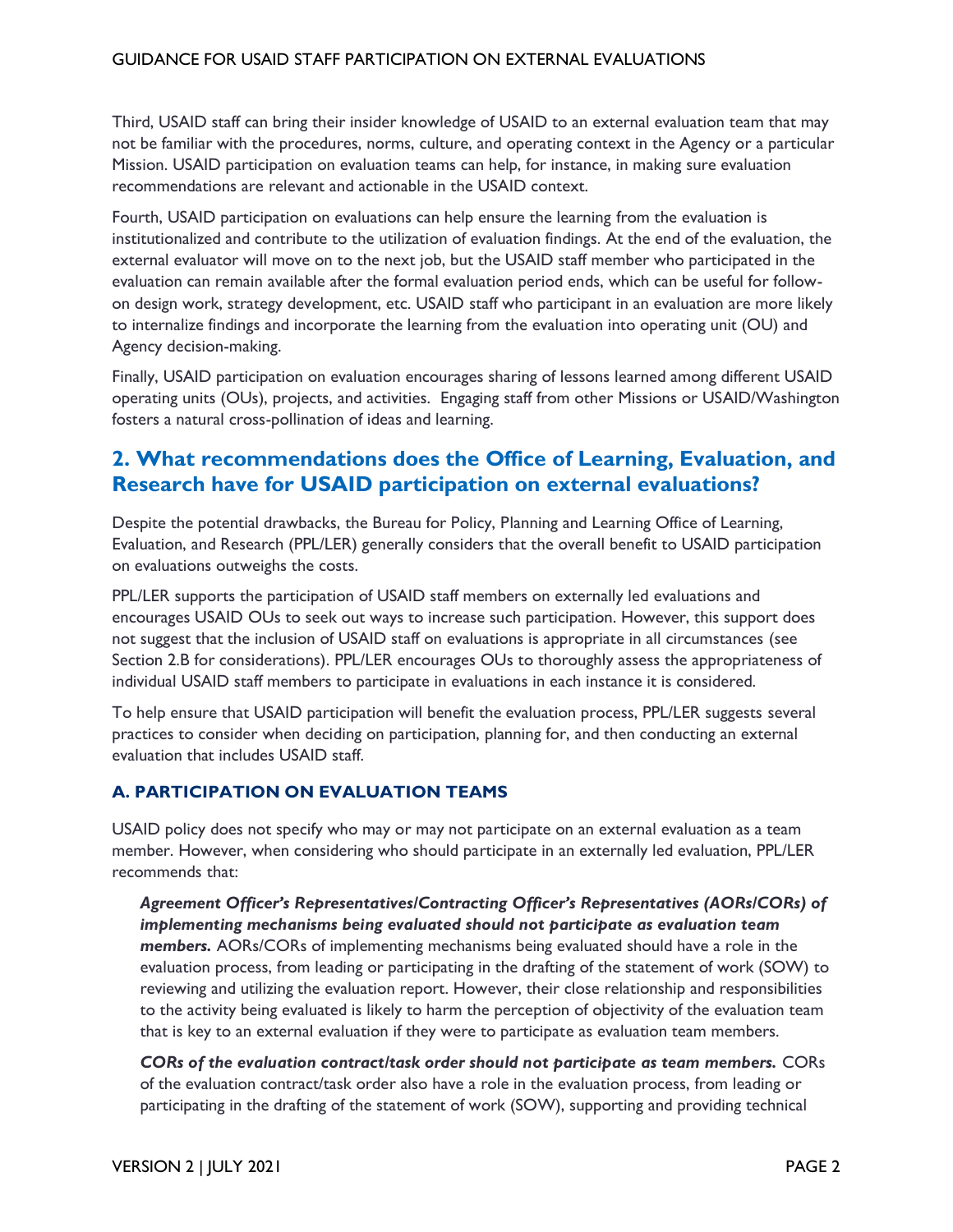direction to the evaluation team, monitoring the evaluation team's progress and deliverables, to reviewing and utilizing the evaluation report. However, CORs have obligations to the Contracting Officer and to the external evaluation team leader that conflict with a role of serving under the evaluation team leader on an evaluation.

*For other USAID staff members, the Program Office should consider the appropriateness of participation on an evaluation team and serve as the office that approves or does not approve participation.* As the office that is expected to manage external evaluations in most instances (ADS 201.3.6.6) the Program Office should consider the appropriateness of individual USAID staff members' participation on evaluation teams with the above-noted benefits and challenges in mind. USAID staff members from the same Technical Office as the activity or project being evaluated should not automatically be eliminated from participation, but their involvement with the activity/intervention, if any, should be examined. For instance, if the evaluation examines how an implementer has adhered to or deviated from the activity design, a USAID staff member (from the same OU or another OU) who participated in that design may be a welcome addition. However, if the evaluation is also expected to examine whether the activity design was appropriate or relevant given country conditions, then a USAID staff member who participated in the design of the activity is unlikely to be an objective team member. For evaluations that particularly focus on ensuring USAID accountability to external audiences, no USAID participation may be the most prudent course, while more exploratory evaluations focused on internal adaptation and learning may be particularly appropriate for USAID participation.

*USAID participants on evaluation teams should have familiarity with USAID evaluation policies and practices.* PPL/LER recommends that USAID staff members take a USAID-sponsored evaluation training prior to participating on a USAID evaluation. Also, staff should have read and be familiar with ADS 201 as well as relevant PPL-issued evaluation guidance.

*Participation should not be limited solely to senior monitoring & evaluation specialists or senior technical experts.* There are many reasons for USAID participation on an external evaluation, as well as benefits. It should not be limited to those who are senior experts in evaluation or the technical subject matter of the project or activity being evaluated. While such team members are likely to provide strong contributions to the evaluation, individuals new to evaluation, and/or from a different technical sector, can learn from and also contribute to an evaluation team.

#### **B. PLANNING FOR USAID PARTICIPATION ON EVALUATION TEAMS**

Prudent planning can help ensure that USAID staff participation will benefit the evaluation. PPL recommends the following:

*OUs should decide as early as possible in the evaluation planning process whether a USAID staff member will participate in the evaluation.* Preferably, such decisions will occur prior to or during the drafting of the SOW, as this will help in preparing the SOW—particularly the section on the team composition and the Independent Government Cost Estimate. In addition to knowing whether or not a USAID staff member or members will participate, it will help to identify:

- a. The specific individual(s) who will participate;
- b. The reason for participation (Is it primarily for the individual's learning or for the technical expertise that they can contribute?);
- c. What expectations they have for contributing to the evaluation (Will they expect to just observe, work on the evaluation design, participate in data collection, etc.?);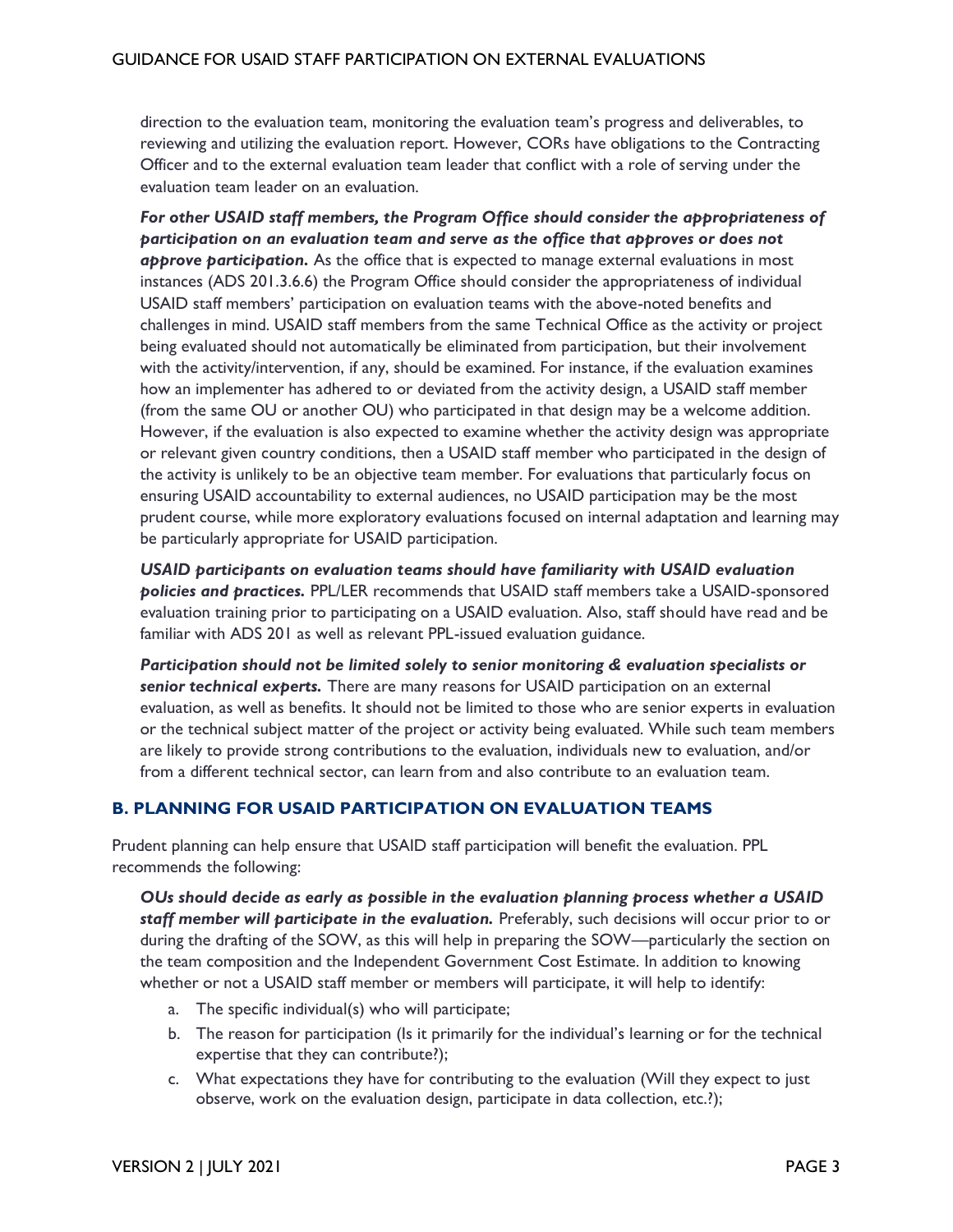- d. What skills they bring to the evaluation (for instance, country/regional knowledge, language skills, technical subject expertise, evaluation expertise, familiarity with USAID processes, etc.);
- e. How much time they have to commit to the evaluation; and
- f. What current or past relationships the USAID staff member has with the evaluation team or the activity being evaluated, particularly since USAID staff do not fill out the disclosure of conflict of interest form that external team members complete.

*OUs should inform prospective evaluation contractors in the evaluation solicitation that USAID expects to include USAID staff on the evaluation.* Potential evaluation contractors should be provided with information on the number of participants and other relevant information, including expected roles, skills and experience, and time commitment. If decisions are not made prior to solicitation of the evaluation regarding USAID participation, the evaluation contractor should be informed as early as possible following award and prior to developing a workplan and final design. Following the award, the evaluation team should be given the curriculum vitae (CVs) and other additional information about the specific individuals participating on the evaluation team.

*The evaluation team leader, the USAID team member(s), and the evaluation COR should meet as soon as possible following award to discuss team roles.* In addition to providing any further information about USAID staff member(s) to the evaluation team leader, the USAID team member(s), the external team leader, and the COR should meet as soon as possible (in many cases, this may be a virtual meeting) to discuss:

- a. Expected roles of the evaluation team members;
- b. The time commitment of the USAID staff member(s);
- c. Limitations on the participation of USAID staff members in certain aspects of the data collection—such as interviews with particular key stakeholders where USAID presence may bias interview responses;
- d. Coordination of logistics, for instance, if USAID staff will need to travel in separate vehicles to data collection sites; and
- e. Coordination on communication within the team and between USAID and the evaluation team.

This meeting should also serve as a time for USAID to reiterate that the external evaluation team leader is recognized by USAID as the leader of the evaluation team and that USAID staff on the evaluation will serve as team *members*, not secondary team leaders. If necessary, the meeting may lead to the development of a Memorandum of Understanding between the Mission and leadership of other OUs if USAID evaluation team members are participating from OUs that are not managing the evaluation.

#### **C. CONDUCTING THE EVALUATION WITH USAID STAFF PARTICIPATION**

In the conduct of an external evaluation with USAID participation, PPL recommends:

*USAID evaluation team members participating on evaluations to learn the evaluation process should have the opportunity to participate in all aspects of the evaluation, from*  supporting design to writing the final report. External evaluations may benefit from USAID participation in limited, targeted roles on an evaluation (for instance, to provide technical expertise during the design phase or to assist in the data collection phase of an evaluation). However, full integration is likely to be the most beneficial. This is particularly true for USAID team members who